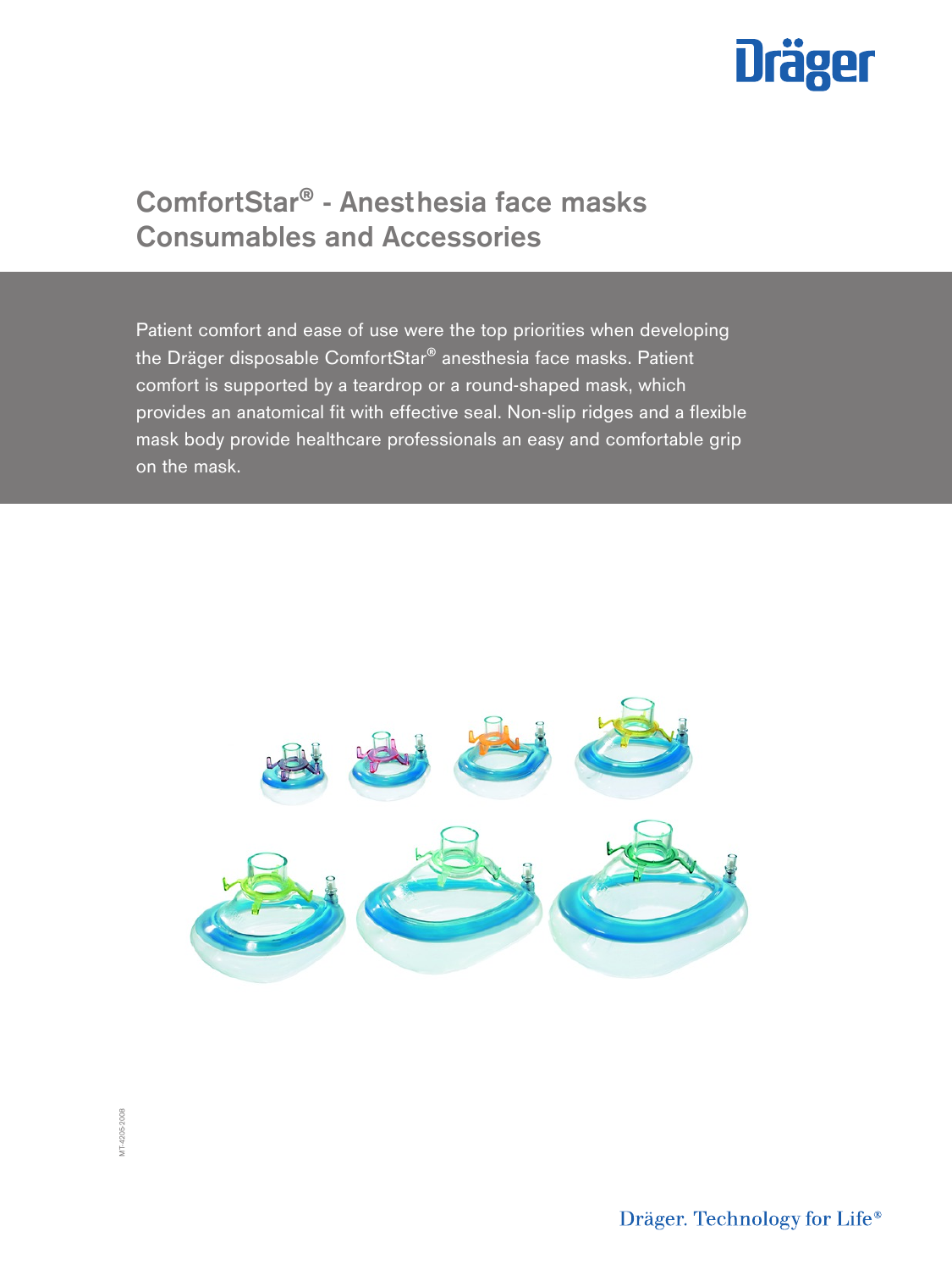## **Benefits**

#### ComfortStar anesthesia face masks are for disposable use

The inflatable mask cushion and the flexibility of the mask give the physician a comfortable grip. In addition, the ComfortStar masks sizes 4-6 are equipped with slip-stop ridges to provide a safe and non-slip grip.

The transparent mask body allows for continuous observation of the patient's condition. All masks are preequipped with 'Traffic Light' colored hook rings. They are color coded for easier size identification. Smaller sizes (0-1) have reddish color, mid-sizes (2-3) yellowish color and large sizes (4-6) greenish color. Small and large headgears are also available for easy and secure fixation.

A potential side effect for patients who have undergone surgical procedure under general anesthetic is postoperative nausea and vomiting (PONV). This often delays patient recovery. Research shows that added aromas can help minimizing these unpleasant side effects<sup>1)</sup>.

ComfortStar scented anesthesia face masks have the same excellent benefits of the ComfortStar standard masks, but in addition have added aromas. They are available with strawberry or bubble gum scents in sizes 1-4, and mint scent in sizes 3-6. The appropriate color scheme provides optical stimulation and is intended to reduce pre-operative anxiety in patients.

1) Anderson, L.A., Gross, J.B.: Aromatherapy with peppermint, isopropyl alcohol, or placebo is equally effective in relieving postoperative nausea, 2004, in: Journal of PeriAnesthesia Nursing, Vol. 39, No 1, 29-55

#### **Compatibility**

All ComfortStar masks are compatible with all Dräger anesthesia devices.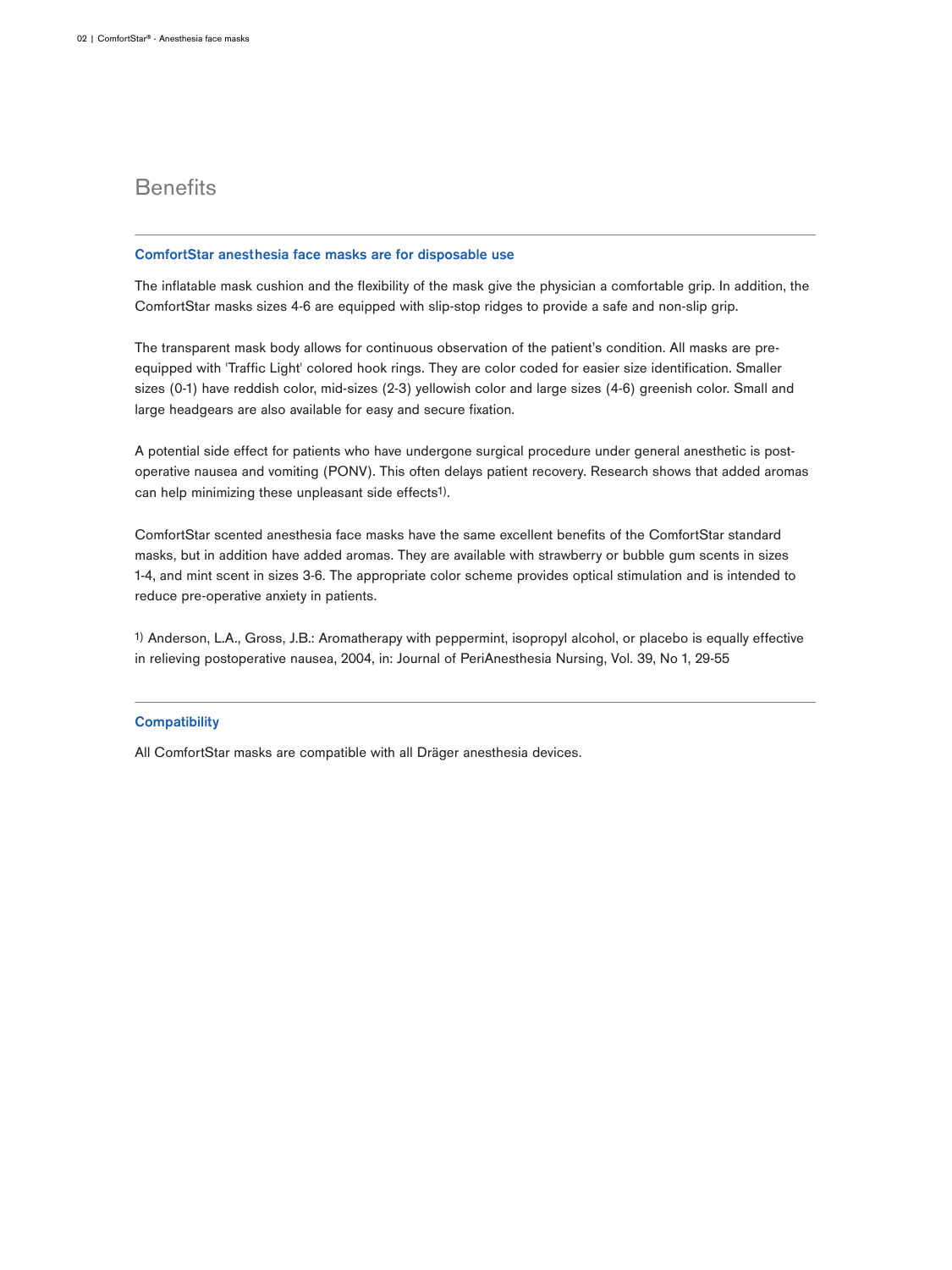## Ordering Information

| <b>Description</b>                                                               | Package of | Order No. |
|----------------------------------------------------------------------------------|------------|-----------|
| ComfortStar anesthesia face mask, disposable, standard, with hook ring           |            |           |
| size 0, neonate                                                                  | 20 pcs.    | MP01510   |
| size 1, new born                                                                 | 20 pcs.    | MP01511   |
| size 2, infant                                                                   | 20 pcs.    | MP01512   |
| size 3, toddler                                                                  | 20 pcs.    | MP01513   |
| size 4, small adult                                                              | 20 pcs.    | MP01514   |
| size 5, medium adult                                                             | 20 pcs.    | MP01515   |
| size 6, large adult                                                              | 20 pcs.    | MP01516   |
| ComfortStar anesthesia face mask, disposable, strawberry scented, with hook ring |            |           |
| size 1, new born                                                                 | 20 pcs.    | MP01521   |
| size 2, infant                                                                   | 20 pcs.    | MP01522   |
| size 3, toddler                                                                  | 20 pcs.    | MP01523   |
| size 4, small adult                                                              | 20 pcs.    | MP01524   |
| ComfortStar anesthesia face mask, disposable, bubble gum scented, with hook ring |            |           |
| size 1, new born                                                                 | 20 pcs.    | MP01531   |
| size 2, infant                                                                   | 20 pcs.    | MP01532   |
| size 3, toddler                                                                  | 20 pcs.    | MP01533   |
| size 4, small adult                                                              | 20 pcs.    | MP01534   |
| ComfortStar anesthesia face mask, disposable, mint scented, with hook ring       |            |           |
| size 3. toddler                                                                  | 20 pcs.    | MP01543   |
| size 4, small adult                                                              | 20 pcs.    | MP01544   |
| size 5, medium adult                                                             | 20 pcs.    | MP01545   |
| size 6, large adult                                                              | 20 pcs.    | MP01546   |
| Headgear, Silicone, reusable                                                     |            |           |
| small                                                                            | 1 pc.      | MP01557   |
| large                                                                            | 1 pc.      | MP01558   |
| Headgear, Soft Fabric, disposable                                                |            |           |
| small                                                                            | 1 pc.      | MP01559   |
| large                                                                            | 1 pc.      | MP01560   |
| Headgear, Soft Rubber, disposable                                                |            |           |
| small                                                                            | 1 pc.      | MP01561   |
| large                                                                            | 1 pc.      | MP01562   |
| Two-sided pump ball for air management                                           | 1 pc.      | MP01590   |
|                                                                                  |            |           |